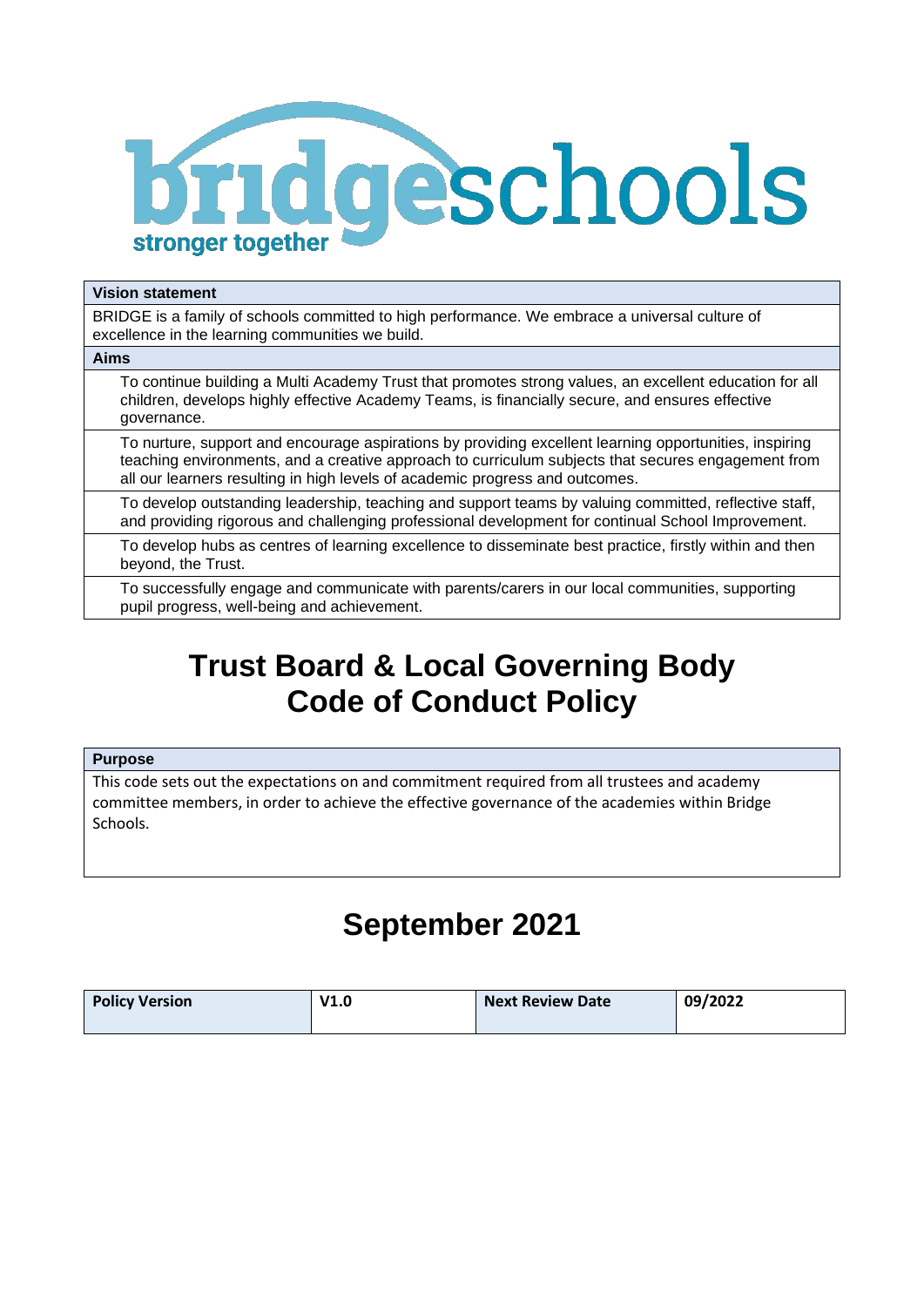This code sets out the expectations on and commitment required from all trustees and academy committee members, in order to achieve the effective governance of the academies within Bridge Schools.

Unless otherwise stated, 'school' includes all schools in the Trust. 'Governor' includes Trustees and Local Academy Members.

This Code should be read in conjunction with the relevant law, the articles of association and agreed scheme of delegation for Bridge Schools.

It is based on the Nolan Principles of Public Life, the National Governance Association Model Code of Conduct (August 2021) and The Diocese of Truro Model Code 2021.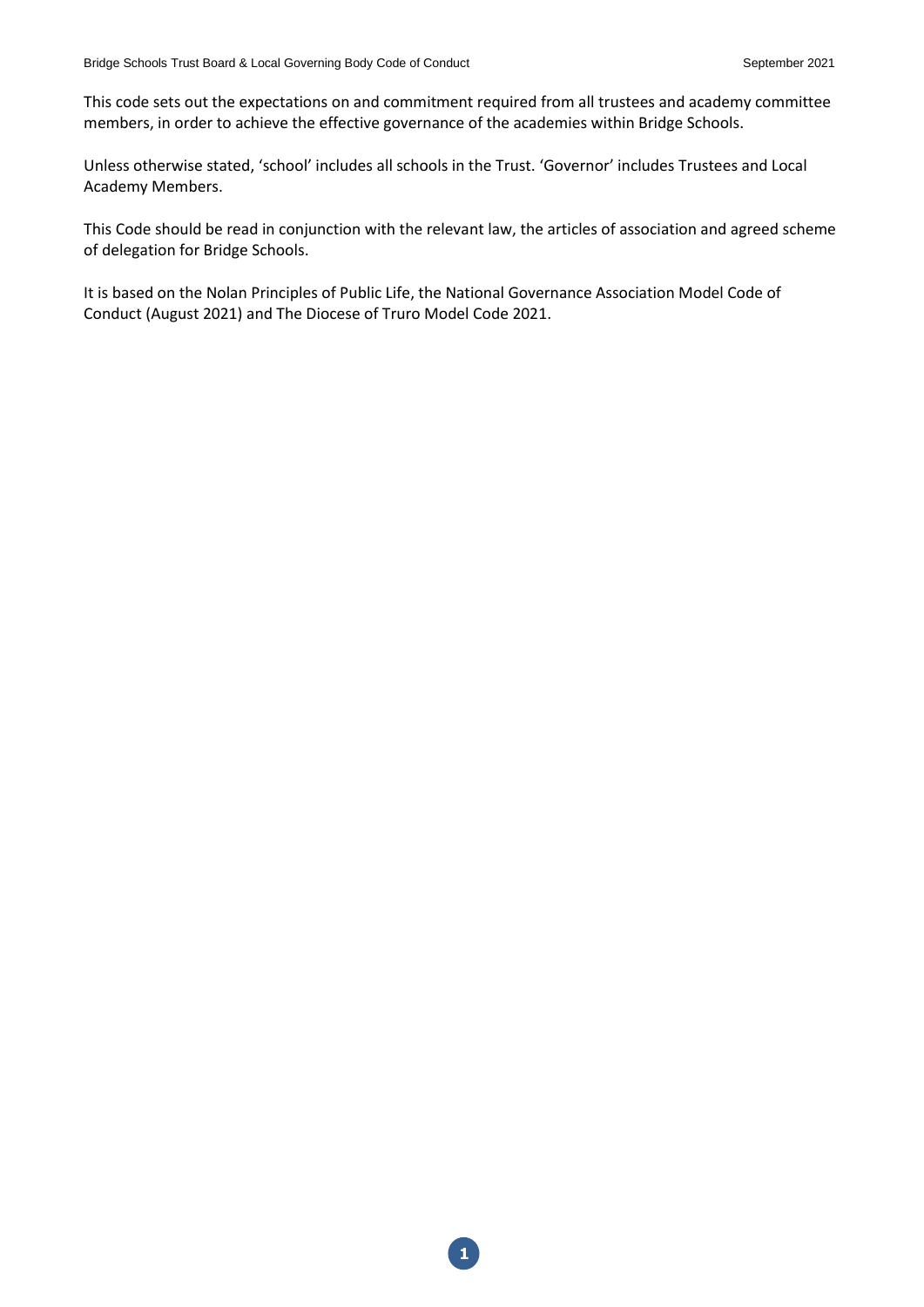Once this code has been adopted by the board, all members agree to faithfully abide by it.

We agree to abide by the Seven Nolan Principles of Public Life:

### *Selflessness*

We will act solely in terms of the public interest.

# *Integrity*

We will avoid placing ourselves under any obligation to people or organisations that might try inappropriately to influence us in our work. We will not act or take decisions in order to gain financial or other material benefits for ourselves, our family, or our friends. We will declare and resolve any interests and relationships.

# *Objectivity*

We will act and take decisions impartially, fairly and on merit, using the best evidence and without discrimination or bias.

# *Accountability*

We are accountable to the public for our decisions and actions and will submit ourselves to the scrutiny necessary to ensure this.

#### *Openness*

We will act and take decisions in an open and transparent manner. Information will not be withheld from the public unless there are clear and lawful reasons for so doing.

# *Honesty*

We will be truthful.

# *Leadership*

We will exhibit these principles in our own behaviour. We will actively promote and robustly support the principles and be willing to challenge poor behaviour wherever it occurs.

#### **We will focus on our core governance functions:**

- 1. Ensuring there is clarity of vision, ethos and strategic direction
- 2. Holding executive leaders to account for the educational performance of the organisation and its pupils and the performance management of staff
- 3. Overseeing the financial performance of the organisation and making sure its money is well spent
- 4. Ensuring the voices of stakeholders are heard
- 5. Foundation governors in particular, aided by their colleagues, have a specific role in preserving and developing the Christian ethos and distinctiveness of the school in accordance with the trust deed.

#### **As individual board members, we agree to:**

#### *Fulfil our role & responsibilities*

- 1. We accept that our role is strategic and so will focus on our core functions rather than involve ourselves in day-to-day management.
- 2. We will fulfil our role and responsibilities as set out in our scheme of delegation.
- 3. We will develop, share and live the ethos and values of our schools.
- 4. We agree to adhere to school/trust policies and procedures as set out by the relevant governing documents and law.
- 5. We will work collectively for the benefit of the schools.
- 6. We will be candid but constructive and respectful when holding senior leaders to account.
- 7. We will consider how our decisions may affect the schools and local community.

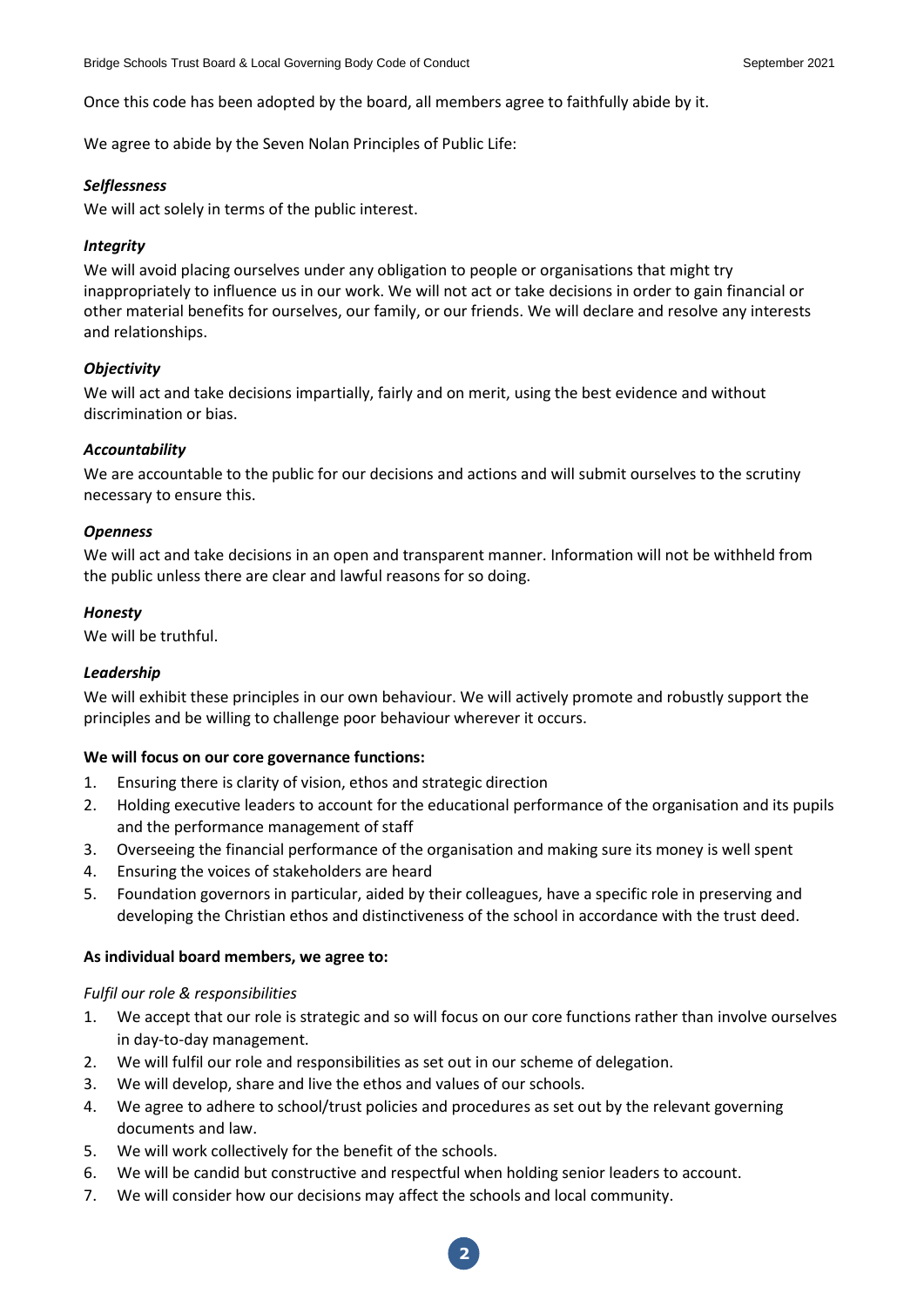- 8. We will stand by the decisions that we make as a collective.
- 9. Where decisions and actions conflict with the Seven Principles of Public Life or may place pupils at risk, we will speak up and bring this to the attention of the relevant authorities.
- 10. We will only speak or act on behalf of the board if we have the authority to do so.
- 11. We will fulfil our responsibilities as a good employer, acting fairly and without prejudice.
- 12. When making or responding to complaints we will follow the established procedures.
- 13. We will strive to uphold the trust's reputation in our private communications (including on social media).
- 14. We will not discriminate against anyone and will work to advance equality of opportunity for all.

### *Demonstrate our commitment to the role*

- 1. We will involve ourselves actively in the work of the board, and accept our fair share of responsibilities, serving on committees or working groups where required.
- 2. We will make every effort to attend all meetings and where we cannot attend explain in advance why we are unable to.
- 3. We will arrive at meetings prepared, having read all papers in advance, ready to make a positive contribution and observe protocol.
- 4. We will get to know the schools well and respond to opportunities to involve ourselves in school activities.
- 5. We will participate in induction training and take responsibility for developing our individual and collective skills and knowledge on an ongoing basis.

#### *Build and maintain relationships*

- 1. We will develop effective working relationships with school leaders, staff, parents and other relevant stakeholders from our local communities.
- 2. We will express views openly, courteously and respectfully in all our communications with board members and staff both inside and outside of meetings.
- 3. We will work to create an inclusive environment where each board member's contributions are valued equally.
- 4. We will support the chair in their role of leading the board and ensuring appropriate conduct.

# *Respect confidentiality*

- 1. We will observe complete confidentiality both inside and outside of school when matters are deemed confidential or where they concern individual staff, pupils or families.
- 2. We will not reveal the details of any governing board vote.
- 3. We will ensure all confidential papers are held and disposed of appropriately.
- 4. We will maintain confidentiality even after we leave office.

#### *Declare conflicts of interest and be transparent*

- 1. We will declare any business, personal or other interest that we have in connection with the board's business, and these will be recorded in the Register of Business Interests.
- 2. We will also declare any conflict of loyalty at the start of any meeting should the need arise.
- 3. If a conflicted matter arises in a meeting, we will offer to leave the meeting for the duration of the discussion and any subsequent vote.
- 4. We accept that the Register of Business Interests will be published on the trust's website.
- 5. We will act in the best interests of the trust as a whole and not as a representative of any group.
- 6. We accept that in the interests of open governance, our full names, date of appointment, terms of office, roles on the governing board, attendance records, relevant business and pecuniary interests, category of trustee and the body responsible for appointing us will be published on the trust website.
- 7. We accept that information relating to board members will be collected and recorded on the DfE's national database (Get information about schools), some of which will be publicly available.

**3**